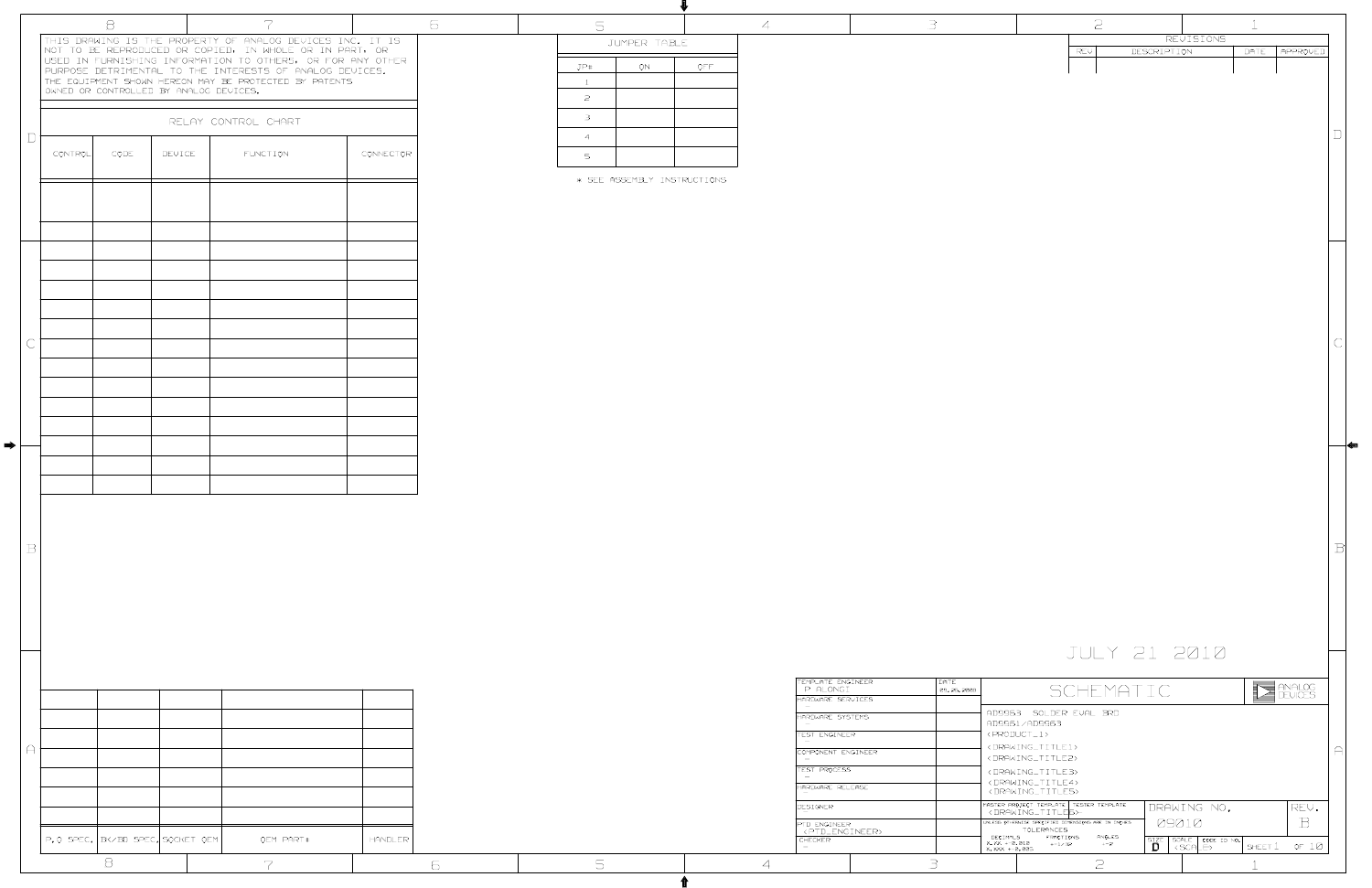|                                                   |              | 2                             |                                                                                            |                  |               | $\perp$                                                          |          |             |
|---------------------------------------------------|--------------|-------------------------------|--------------------------------------------------------------------------------------------|------------------|---------------|------------------------------------------------------------------|----------|-------------|
|                                                   |              | REV                           | DESCRIPTION                                                                                | <b>REVISIONS</b> |               | DATE                                                             | APPROVED |             |
|                                                   |              |                               |                                                                                            |                  |               |                                                                  |          |             |
|                                                   |              |                               |                                                                                            |                  |               |                                                                  |          |             |
|                                                   |              |                               | TXVDD<br>TXVDD                                                                             |                  |               |                                                                  |          |             |
|                                                   |              |                               | 0. 1UF<br>$\begin{array}{c} 100 \text{PF} \\ \text{C1.31} \end{array}$<br>C <sub>125</sub> |                  |               |                                                                  |          |             |
|                                                   |              |                               |                                                                                            |                  |               |                                                                  |          | $\vert$ )   |
|                                                   |              |                               | AGND                                                                                       |                  |               |                                                                  |          |             |
|                                                   |              |                               | TXYDD TXYDD                                                                                |                  |               | AUXVDD                                                           |          |             |
|                                                   |              |                               |                                                                                            |                  |               |                                                                  |          |             |
|                                                   |              |                               | $0.1 \cup F$<br>$\frac{1}{2}$<br>C <sub>1</sub> 0                                          |                  | C24           | 0.10F<br>$100P$ F<br>C <sub>Q</sub>                              |          |             |
|                                                   |              |                               |                                                                                            |                  |               |                                                                  |          |             |
|                                                   |              |                               | AGND                                                                                       |                  |               | AGND                                                             |          |             |
|                                                   |              |                               |                                                                                            |                  |               |                                                                  |          |             |
|                                                   |              |                               | CLK33V                                                                                     |                  | RX33V         |                                                                  |          |             |
|                                                   |              | C117                          | $\begin{array}{c} 1 \, 00 \, \text{P}^{\text{F}} \\  \, \text{C13} \end{array}$<br>0. LUF  |                  | C21           | 2.10F                                                            |          |             |
|                                                   |              |                               |                                                                                            |                  |               |                                                                  |          |             |
|                                                   |              |                               | AGND                                                                                       |                  |               | AGND                                                             |          |             |
|                                                   |              |                               |                                                                                            | DRYDD            |               |                                                                  |          | J           |
|                                                   |              |                               |                                                                                            |                  |               |                                                                  |          |             |
|                                                   |              |                               | $100P$ F<br>C12<br>C127                                                                    | 0. 1UF           |               |                                                                  |          |             |
|                                                   |              |                               |                                                                                            |                  |               |                                                                  |          |             |
|                                                   |              |                               |                                                                                            | AGND             |               |                                                                  |          |             |
|                                                   |              |                               |                                                                                            |                  |               |                                                                  |          |             |
|                                                   |              |                               |                                                                                            |                  |               |                                                                  |          |             |
|                                                   |              |                               |                                                                                            |                  |               |                                                                  |          |             |
|                                                   |              |                               |                                                                                            |                  |               |                                                                  |          |             |
|                                                   |              |                               |                                                                                            |                  |               |                                                                  |          |             |
|                                                   |              |                               |                                                                                            |                  |               |                                                                  |          |             |
|                                                   |              |                               |                                                                                            |                  |               |                                                                  |          |             |
|                                                   |              |                               |                                                                                            |                  |               |                                                                  |          | $\mathbb B$ |
|                                                   |              |                               |                                                                                            |                  |               |                                                                  |          |             |
|                                                   |              |                               |                                                                                            |                  |               |                                                                  |          |             |
|                                                   |              |                               |                                                                                            |                  |               |                                                                  |          |             |
|                                                   |              |                               |                                                                                            |                  |               |                                                                  |          |             |
|                                                   |              |                               |                                                                                            |                  |               |                                                                  |          |             |
|                                                   |              |                               |                                                                                            |                  |               |                                                                  |          |             |
|                                                   |              |                               |                                                                                            |                  |               |                                                                  |          |             |
|                                                   |              |                               |                                                                                            |                  |               |                                                                  |          |             |
|                                                   |              |                               |                                                                                            |                  |               |                                                                  |          |             |
|                                                   |              |                               |                                                                                            |                  |               |                                                                  |          |             |
|                                                   |              |                               |                                                                                            |                  |               |                                                                  |          | А           |
|                                                   |              |                               |                                                                                            |                  |               |                                                                  |          |             |
|                                                   |              |                               | SCHEMATIC                                                                                  |                  |               |                                                                  |          |             |
|                                                   |              | AD9961/AD9963                 | AD996,3 SOLDER EVAL BRD                                                                    |                  |               |                                                                  |          |             |
| DEVICES INC.                                      | DESIGN VIEW  | <product_1></product_1>       |                                                                                            |                  | DRAWING NO.   |                                                                  | REV      |             |
| IN NHOLE OR<br>rtow to othere.<br>o THE INTERESTS | PTD ENGINEER | <design_view></design_view>   |                                                                                            |                  | 09010<br>SIZE | SCALE                                                            | B        |             |
| ECTED BY PATENTS<br>WICES,                        |              | <ptd_engineer></ptd_engineer> |                                                                                            |                  | D             | 완트T 2<br><sca< td=""><td>OF <math>10</math></td><td></td></sca<> | OF $10$  |             |
|                                                   |              | $\overline{c}$                |                                                                                            |                  |               | 1                                                                |          |             |

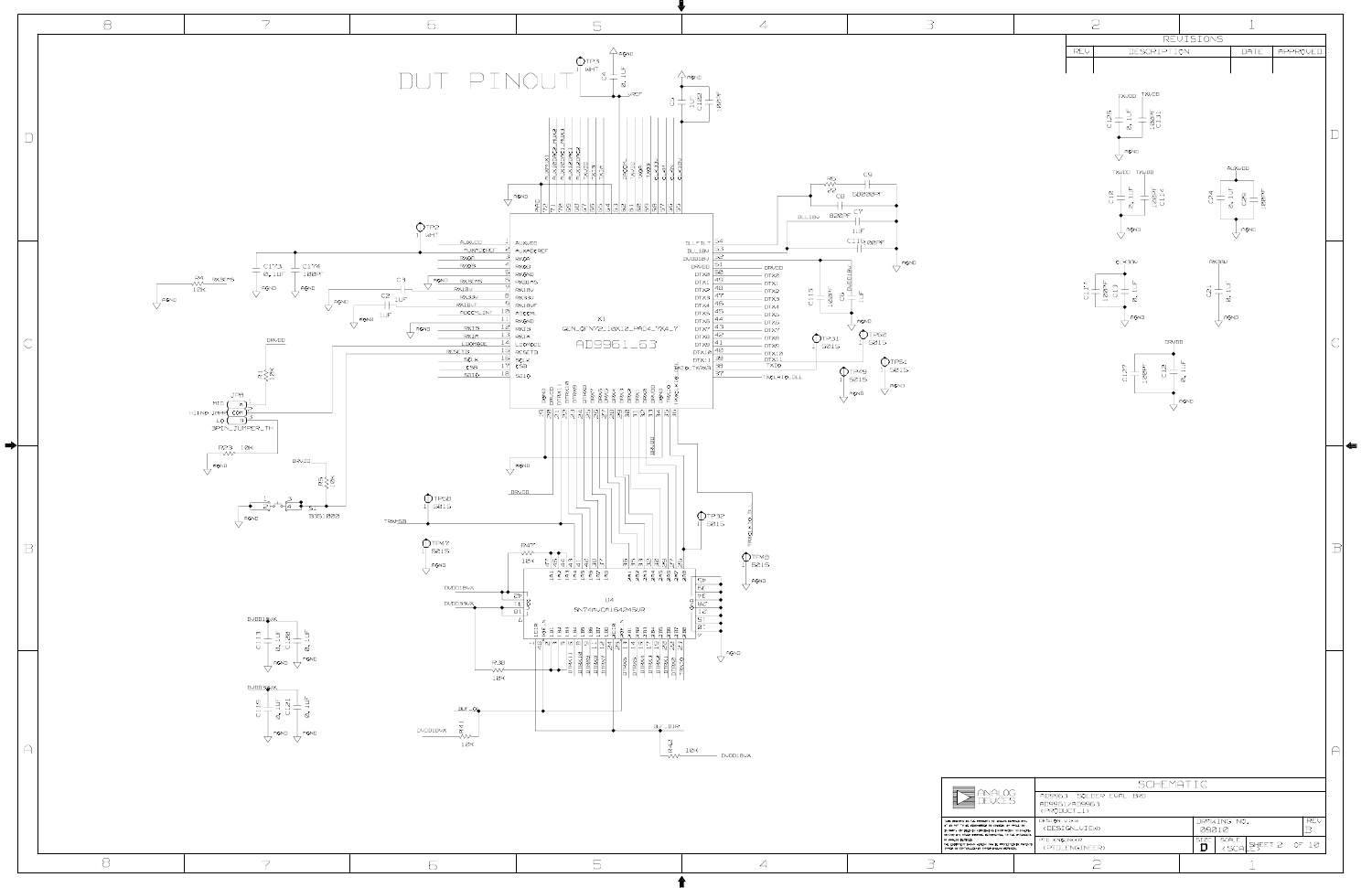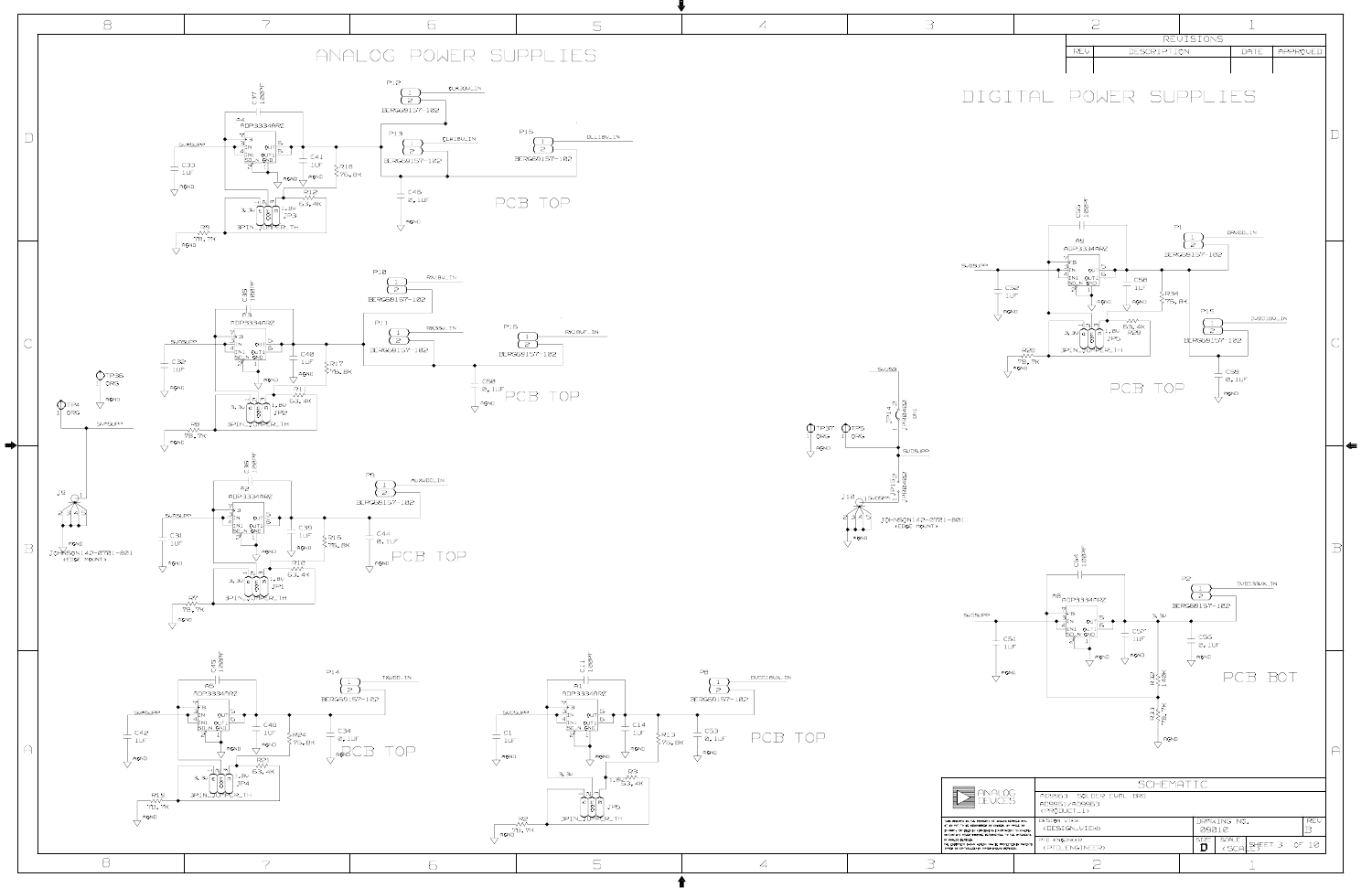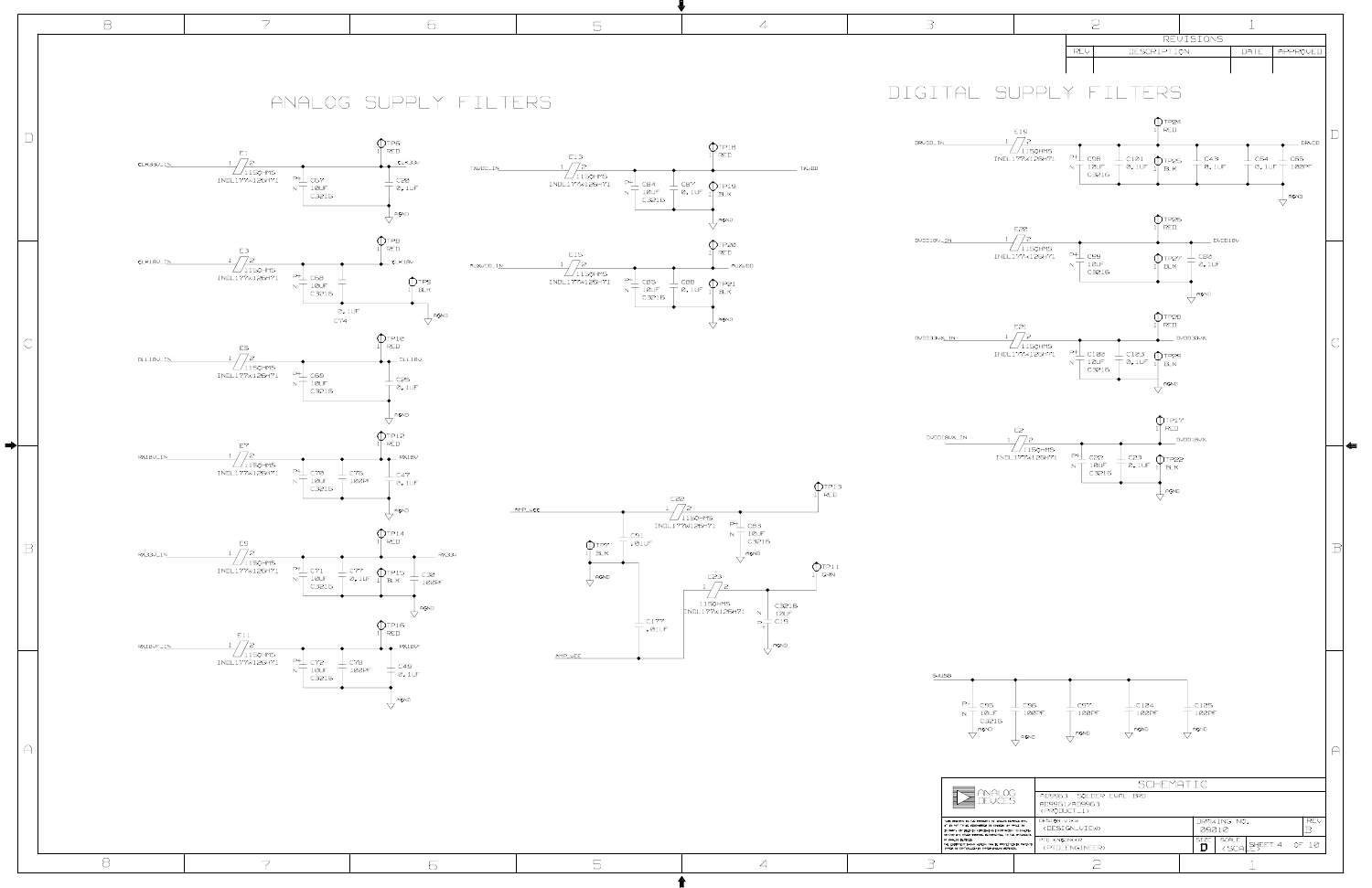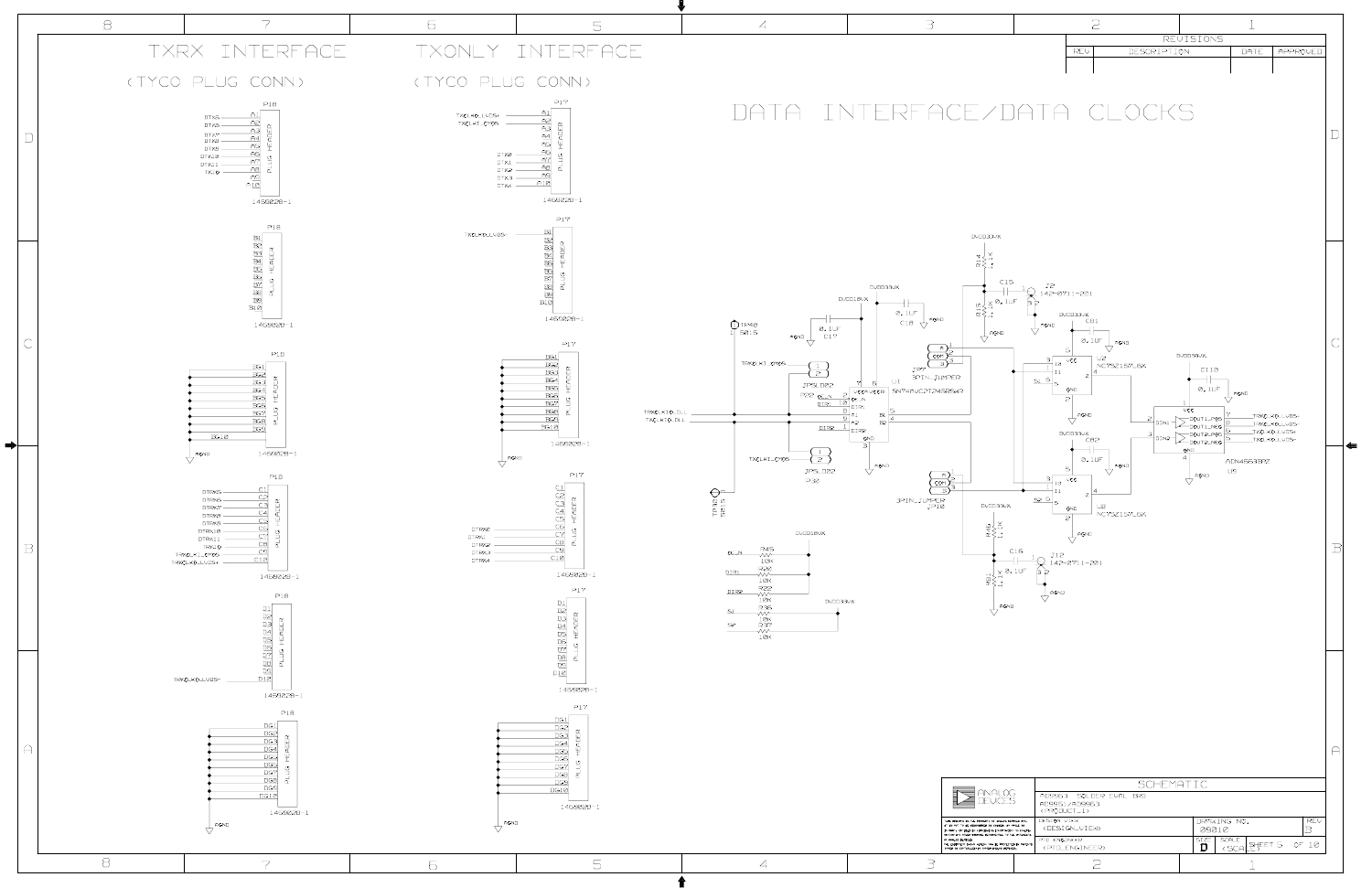| REVISIONS<br>DESCRIPTION<br>REV<br>$\mathbb D$<br>CLOCKING CIRCUITS<br>$J13$<br>PSTRNKPE4117<br>∑R49<br>>49.9<br>$\bullet\bullet\bullet$<br>$\bigvee$ AGND<br>$\overline{\bigvee}$ AGND<br>T2<br><u>ADT1_IWT+</u><br>J <sup>P2,3</sup><br>ø<br>C27<br>$\subset$<br>CLKP<br>$-400 - 100$<br><u>ୁ</u><br>$0.1 \cup F$<br>$\begin{array}{cc} \cdot & \downarrow \\ \nabla & \downarrow \end{array}$ AGND $\prec$<br>$H SMS-2B12BLK$<br>C0402<br>$\begin{array}{c} \n\searrow R4B \\ \n\searrow 100 \n\end{array}$<br>$-$ <sup>CR2</sup><br>ਾਸ਼<br>ਜਨਵ<br>$\mathbb{P}^{\mathbb{Z}}_{\mathbb{C}\mathbb{R}1}$<br>$\overline{5}$ (NC)<br>$\overline{\bigvee}$ AGND<br>JPR0402<br>$\langle$ 400KHZ-B00MHZ)<br>HSMS-2812BLK<br>$-$ c28<br>$\perp$ c26<br>CLKN<br>$\left[\begin{array}{c} 0.10F \\ 0.402 \end{array}\right]$<br>$0.1 \cup F$<br>C0402<br>$\overline{\bigcup_{\text{PGND}}}$<br>$\, {\bf B}$<br>$\bigcap$<br>SCHEMATIC<br>$\sum_{\text{DEVICES}}$<br>AD996,3 SOLDER EVAL BRD<br>AD9961/AD9963<br><product_1></product_1> | $\Xi$ | $\overline{7}$ | 6 | 5 | $\overline{A}$ | $\exists$ | $\mathfrak{D}$ |                                          |             |
|-------------------------------------------------------------------------------------------------------------------------------------------------------------------------------------------------------------------------------------------------------------------------------------------------------------------------------------------------------------------------------------------------------------------------------------------------------------------------------------------------------------------------------------------------------------------------------------------------------------------------------------------------------------------------------------------------------------------------------------------------------------------------------------------------------------------------------------------------------------------------------------------------------------------------------------------------------------------------------------------------------------------------------|-------|----------------|---|---|----------------|-----------|----------------|------------------------------------------|-------------|
|                                                                                                                                                                                                                                                                                                                                                                                                                                                                                                                                                                                                                                                                                                                                                                                                                                                                                                                                                                                                                               |       |                |   |   |                |           |                | DATE <b>APPROVED</b>                     | $\Box$      |
|                                                                                                                                                                                                                                                                                                                                                                                                                                                                                                                                                                                                                                                                                                                                                                                                                                                                                                                                                                                                                               |       |                |   |   |                |           |                |                                          | $\sqrt{ }$  |
|                                                                                                                                                                                                                                                                                                                                                                                                                                                                                                                                                                                                                                                                                                                                                                                                                                                                                                                                                                                                                               |       |                |   |   |                |           |                |                                          | $\mathbb B$ |
| DESIGN VIEW<br>DRAWING NO.<br>THIS DRINGING IS THE PROPERTY OF ANNLOG DEVICES INC.<br>IT IS NOT TO BE REPRODUCED OR COPIED. IN MHOLE OR<br>$\langle$ DESIGN_VIEW><br>09010<br>IN PRET, OR USED IN FURNISHING INFORMATION TO OTHERS.<br>OR FOR ANY OTHER PURPOSE DETRIMENTAL TO THE INTERESTS<br>OF ANALOG DEVICES, $\overline{D}$ and $\overline{D}$ and $\overline{D}$ and $\overline{D}$ and $\overline{D}$ and $\overline{D}$ and $\overline{D}$ and $\overline{D}$ and $\overline{D}$ and $\overline{D}$ and $\overline{D}$ and $\overline{D}$ and $\overline{D}$ and $\overline{D}$ and $\overline{D}$ and $\overline{D}$<br>PTD ENGINEER<br><ptd_engineer><br/><math display="inline">\Xi</math><br/><math display="inline">\overline{\mathbb{S}}</math><br/><math>\exists</math><br/><math>\mathfrak{D}</math><br/><math>\overline{7}</math><br/>6<br/><math>\overline{A}</math></ptd_engineer>                                                                                                                        |       |                |   |   |                |           |                | ∣ RE∪<br> B <br>SIZE SCALE SHEET 6 OF 10 | $\bigcap$   |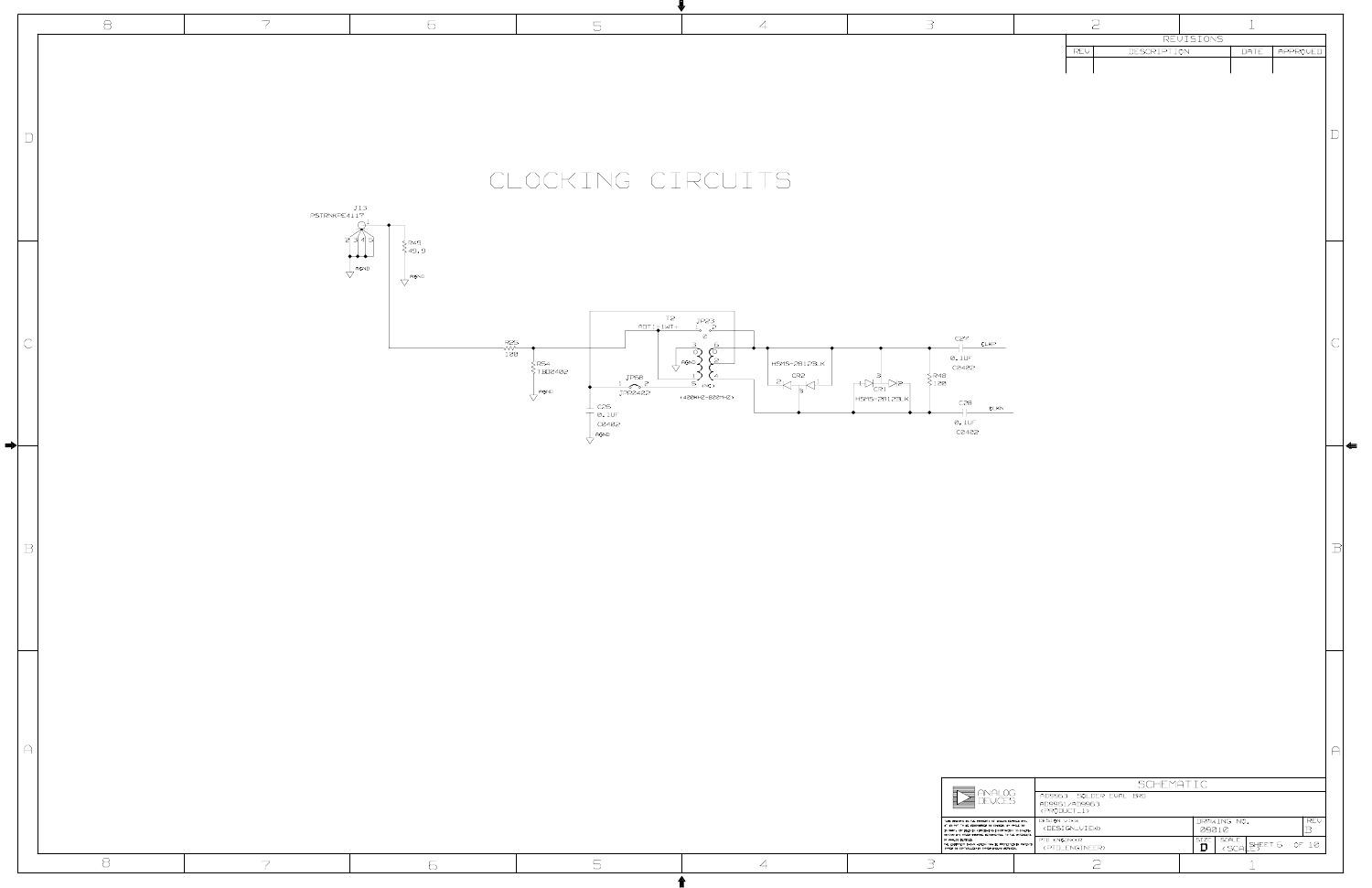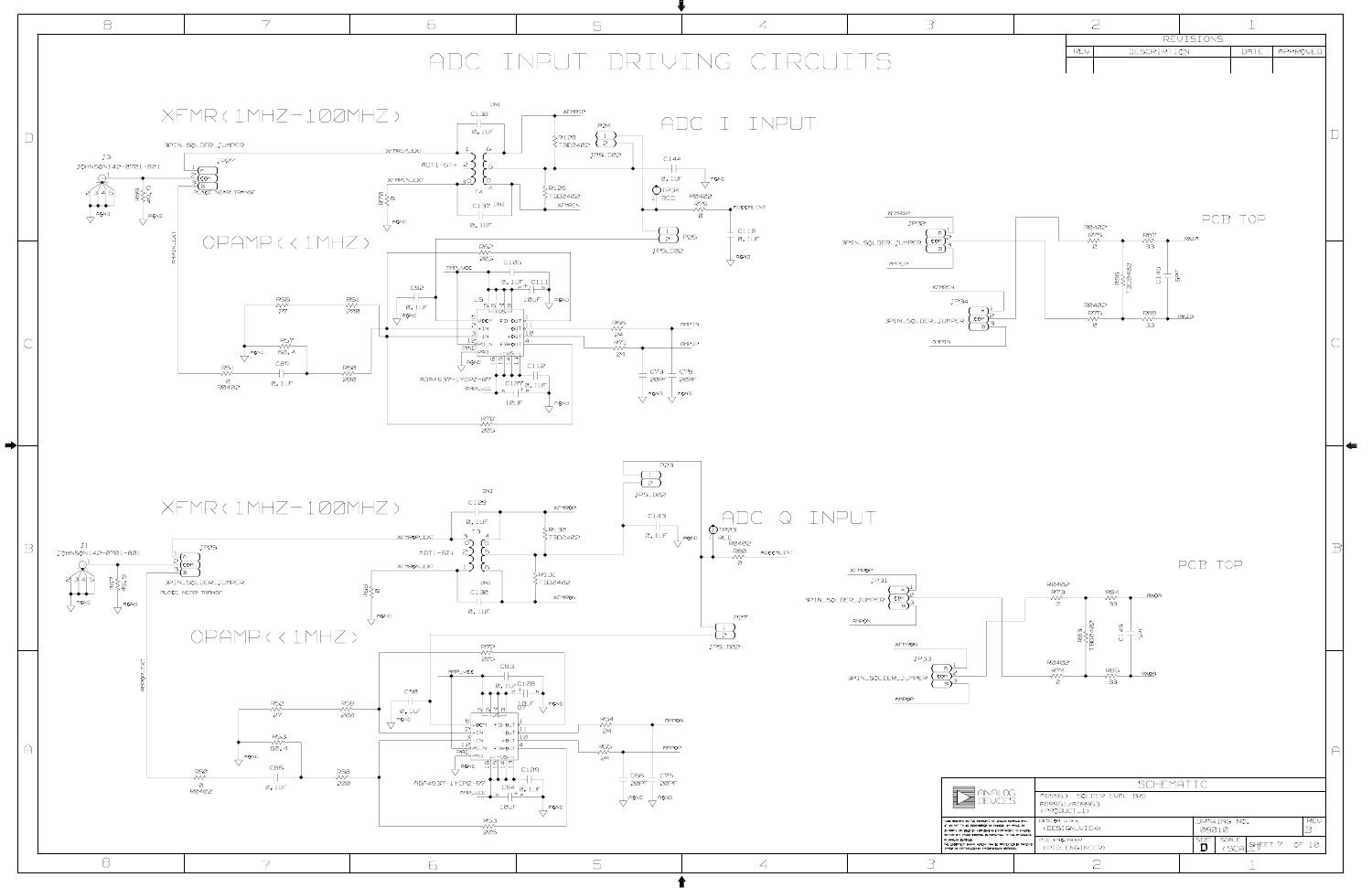

|              | $\beta$     | $\overline{7}$ | 6                                                                                                                                                      | 5                                                                                                                                                                                                                                                                                                                                                                                                                                                                                                                                            | $\overline{A}$                                                                                                                                                                       | $\exists$                                                                                                                                                                                                                                       | $\mathfrak{D}$                                                                                                                                                                               |
|--------------|-------------|----------------|--------------------------------------------------------------------------------------------------------------------------------------------------------|----------------------------------------------------------------------------------------------------------------------------------------------------------------------------------------------------------------------------------------------------------------------------------------------------------------------------------------------------------------------------------------------------------------------------------------------------------------------------------------------------------------------------------------------|--------------------------------------------------------------------------------------------------------------------------------------------------------------------------------------|-------------------------------------------------------------------------------------------------------------------------------------------------------------------------------------------------------------------------------------------------|----------------------------------------------------------------------------------------------------------------------------------------------------------------------------------------------|
|              |             |                |                                                                                                                                                        | DAC OUTPUT CIRCUITS                                                                                                                                                                                                                                                                                                                                                                                                                                                                                                                          |                                                                                                                                                                                      |                                                                                                                                                                                                                                                 | REVISIONS<br>DESCRIPTION<br>DATE <b>APPROVED</b><br>REV                                                                                                                                      |
| $\Box$       |             |                |                                                                                                                                                        | IOUT NETWORK<br>$\begin{array}{c}\n\begin{array}{c}\n\text{R125}\n\text{N} & \text{TP,35}\n\hline\n\text{MW}\n\end{array}\n\end{array}$                                                                                                                                                                                                                                                                                                                                                                                                      |                                                                                                                                                                                      |                                                                                                                                                                                                                                                 |                                                                                                                                                                                              |
|              |             |                | TXIB<br>$\bigcap_{1}$ TP41<br>R.39<br>DACCML<br>$\overline{\mathcal{N}}_{\mathcal{B}}^{\mathcal{N}-}$                                                  | くR93<br>く499<br>  R060,3<br>DNP<br><b>R44</b><br>₩                                                                                                                                                                                                                                                                                                                                                                                                                                                                                           | JP,36<br>$\begin{matrix} R127 \\ -W \\ 0 \end{matrix}$<br>ø<br>$\bigvee$ AGND<br>$T6_A$<br>$\circ$                                                                                   |                                                                                                                                                                                                                                                 |                                                                                                                                                                                              |
|              |             |                | $\frac{1}{\sqrt{2}}$ C14B<br>$\frac{0.1 \text{UF}}{0.0402}$<br>NERR END BOND CH TAP:<br>$\overline{\bigcup_{\text{AGND}}}$<br>AGND<br>$\Delta$<br>TXIA | ø<br>∫R96<br>≷45,3<br> R0805<br>$\begin{array}{c c c} & C175 & & & R100 \\ \hline & 0.10F & & & 0 \\ \hline & C0603_{\text{cm}} & & & 0 \\ \text{AGND} & & & & \\ \hline & & & & \\ \end{array}$<br>$\begin{array}{c} \n\xi_{\text{R100}} \\ \n\xi_{\text{B}} \n\end{array}$<br>}<br>\{ 499<br>  R060,3<br>$\bigcup$ AGND<br><b>DNP</b><br>$\begin{array}{c}\n\begin{array}{c}\n\text{R9B} \\ \text{N0K}\n\end{array}\n\end{array}\n\begin{array}{c}\n\begin{array}{c}\n\text{TP,39} \\ \text{RED} \\ \text{I00K}\n\end{array}\n\end{array}$ | $\begin{array}{c}\nR122 \\ \hline\n\sqrt{6}\n\end{array}$<br>$ADT9-1T+$<br>$\begin{array}{c}\n\text{JP-B} \\ \perp_0 \quad 2\n\end{array}$<br>R103<br>TBD0603<br><sub>DNP</sub><br>ø | JB<br>SMA ST<br>$\begin{array}{ c c c c c }\n\hline\n\downarrow & \text{JOHNSON142--0701--\textbf{BS1}}\n\end{array}$<br>$\frac{1}{\sqrt{ }}$ AGND<br>$\overline{\bigvee}$ AGND                                                                 | XFMR PATH                                                                                                                                                                                    |
| ➡⊦           |             |                |                                                                                                                                                        | QOUT NETWORK<br>$\bigcirc$ TP3B                                                                                                                                                                                                                                                                                                                                                                                                                                                                                                              |                                                                                                                                                                                      |                                                                                                                                                                                                                                                 |                                                                                                                                                                                              |
| $\, {\bf B}$ |             |                | <b>TXQA</b><br>R40<br>-WV-<br>DACCML                                                                                                                   | R97<br>$F$ RED<br>$-\frac{1}{100K}$<br>R060,3<br>{ R91<br>{ 499<br>  R060,3<br>R95<br>45,3<br>$\geq$ RØ805<br>DNP<br>R43<br>-∧∧~                                                                                                                                                                                                                                                                                                                                                                                                             | JP.35<br>R121<br>ø<br>$T5_A$                                                                                                                                                         | J7<br>SMA ST<br>∕R102<br>JOHNSON142-0701-851<br>┶╈╈╇<br>≷твооат≨                                                                                                                                                                                |                                                                                                                                                                                              |
|              |             |                | Ø<br>TXQB                                                                                                                                              | n<br>$\perp$ C147<br>SR99.<br>$T^{\text{o. 1UF}}$<br>⊰๏<br>} R92<br>} 499<br>  R060,3<br>(FAR END AGNO CH TAP)<br>$\cdot$ $\frac{1}{\sqrt{ }}$ AGND<br>AGND<br>DNP<br>77<br>$\bigcirc_{1}^{TPI}$ RED<br>$\begin{array}{r} \text{R} \text{B} \text{S} \\ \text{100K} \\ \text{100K} \\ \text{R} \text{0} \text{6} \text{0.3} \end{array}$                                                                                                                                                                                                     | R123<br>6.<br>$\rightsquigarrow$<br>$ADT9-1T+$<br>Ø<br>$\overline{\bigvee}$ AGND<br>JP37<br><b>n</b>                                                                                 | $\overline{\bigvee}$ AGND<br>$\overline{\bigtriangledown}$ AGND                                                                                                                                                                                 |                                                                                                                                                                                              |
| $\triangle$  |             |                |                                                                                                                                                        |                                                                                                                                                                                                                                                                                                                                                                                                                                                                                                                                              |                                                                                                                                                                                      | ANALOG<br>DEVICES<br>THIS DRINING IS THE PROPERTY OF ANNLOG DEVICES INC.<br>IT IS NOT TO BE REPRODUCED OR COPIED. IN MHOLE OR<br>IN PRET, OR USED IN FURNISHING INFORMATION TO OTHERS.<br>OR FOR ANY OTHER PURPOSE DETRIMENTAL TO THE INTERESTS | SCHEMATIC<br>AD9963 SOLDER EVAL BRD<br>AD9961/AD9963<br><product_1><br/>DESIGN VIEW<br/>DRAWING NO.<br/>  RE∪<br/> B <br/><design_view><br/>09010<br/>PTD ENGINEER</design_view></product_1> |
|              | $\mathbf S$ | 7              | 6                                                                                                                                                      | $\overline{\mathbb{S}}$                                                                                                                                                                                                                                                                                                                                                                                                                                                                                                                      | $\overline{4}$                                                                                                                                                                       | OF PARLOG DEVICES,<br>THE EQUIPMENT SHOAN HEREON HWY BE PROTECTED BY PATENTS<br>GIARD OR CONTROLLED BY OANED PARLOG DEVICES,<br>Э                                                                                                               | SIZE SCALE SHEET B OF 10<br><ptd_engineer><br/><math>\mathfrak{D}</math></ptd_engineer>                                                                                                      |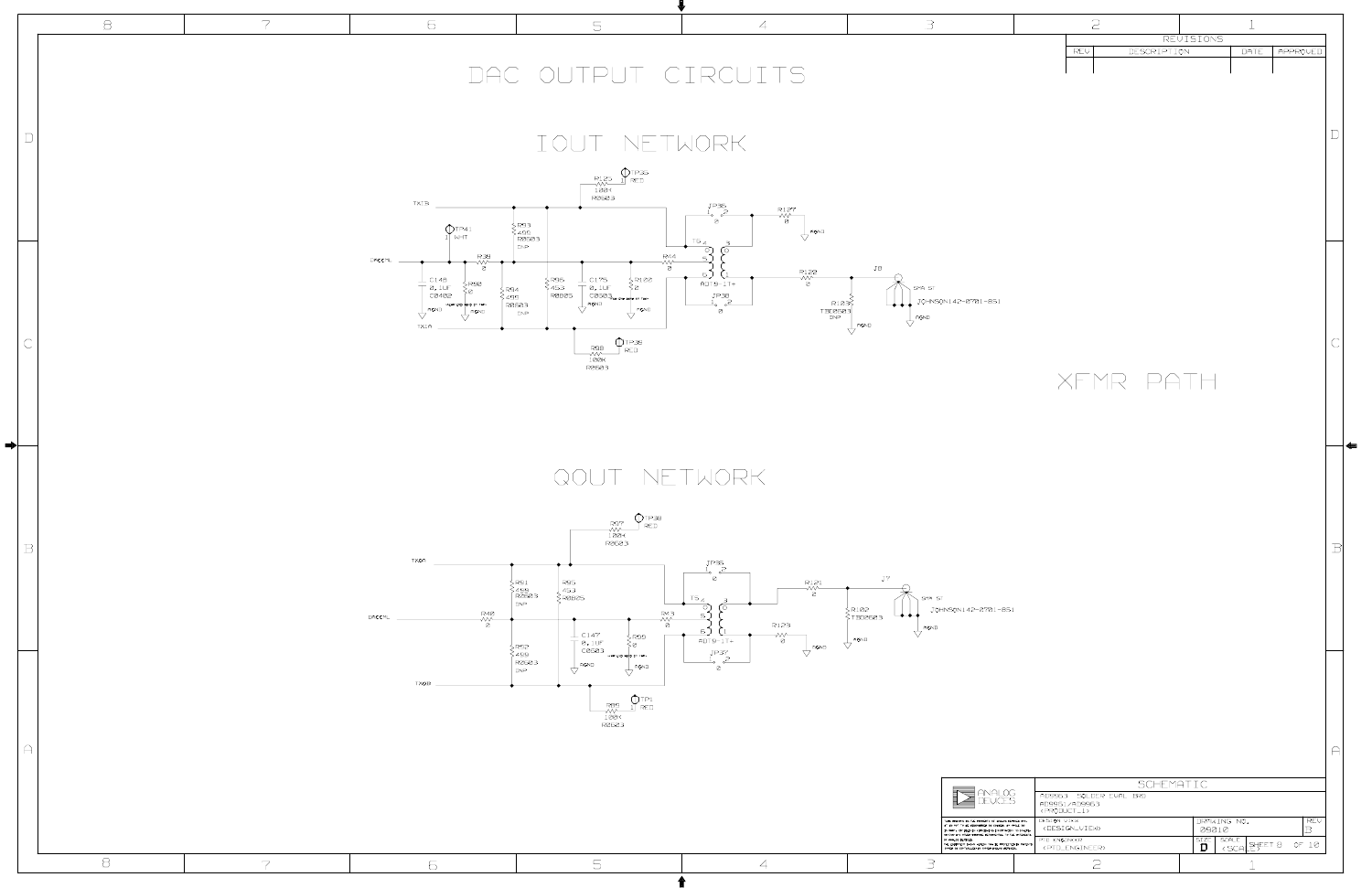|                                                              |                 | $\geq$                                              |                             |               | $\mathbf 1$                             |                       |              |
|--------------------------------------------------------------|-----------------|-----------------------------------------------------|-----------------------------|---------------|-----------------------------------------|-----------------------|--------------|
|                                                              |                 |                                                     |                             | REVISIONS     |                                         |                       |              |
|                                                              |                 | REV                                                 | DESCRIPTION                 |               | DATE                                    | APPROVED              |              |
|                                                              |                 |                                                     |                             |               |                                         |                       |              |
|                                                              |                 |                                                     |                             |               |                                         |                       |              |
|                                                              |                 |                                                     |                             |               |                                         |                       |              |
|                                                              |                 |                                                     |                             |               |                                         |                       | $\mathsf{L}$ |
|                                                              |                 |                                                     |                             |               |                                         |                       |              |
|                                                              |                 |                                                     |                             |               |                                         |                       |              |
|                                                              |                 |                                                     |                             |               |                                         |                       |              |
|                                                              |                 |                                                     |                             |               |                                         |                       |              |
|                                                              |                 |                                                     |                             |               |                                         |                       |              |
|                                                              |                 |                                                     |                             |               |                                         |                       |              |
|                                                              |                 |                                                     |                             |               |                                         |                       |              |
|                                                              |                 |                                                     |                             |               |                                         |                       |              |
|                                                              |                 |                                                     |                             |               |                                         |                       |              |
|                                                              |                 |                                                     |                             |               |                                         |                       |              |
|                                                              |                 |                                                     |                             |               |                                         |                       | C            |
|                                                              |                 |                                                     |                             |               |                                         |                       |              |
| $\times$                                                     |                 | <b>DCS</b>                                          |                             |               |                                         |                       |              |
|                                                              |                 |                                                     |                             |               |                                         |                       |              |
|                                                              |                 |                                                     |                             |               |                                         |                       |              |
|                                                              | R117<br>- W     | <b>J17</b>                                          | JOHNSON142-0701-801         |               |                                         |                       |              |
| C15,3                                                        | TBD0805         | ☑<br>в<br>Б                                         |                             |               |                                         |                       |              |
| 100PF                                                        | TBD0B05<br>R11B |                                                     |                             |               |                                         |                       |              |
| AGND                                                         |                 | AGND                                                | AGND                        |               |                                         |                       |              |
|                                                              |                 |                                                     |                             |               |                                         |                       |              |
|                                                              |                 |                                                     |                             |               |                                         |                       |              |
|                                                              |                 |                                                     |                             |               |                                         |                       | $\mathbb B$  |
|                                                              |                 |                                                     |                             |               |                                         |                       |              |
|                                                              |                 |                                                     |                             |               |                                         |                       |              |
| <b>REF1920UT</b>                                             |                 | AUXADCREF                                           | <b>JP55</b><br>$\mathbf{1}$ |               |                                         |                       |              |
| $\alpha$                                                     |                 |                                                     | 2<br>JPSLD02                |               |                                         |                       |              |
| rs<br>T<br>$\overline{\varsigma}$<br>z                       | AGND            |                                                     |                             |               |                                         |                       |              |
|                                                              |                 |                                                     |                             |               |                                         |                       |              |
|                                                              |                 |                                                     |                             |               |                                         |                       |              |
|                                                              |                 |                                                     |                             |               |                                         |                       |              |
|                                                              |                 |                                                     |                             |               |                                         |                       |              |
|                                                              |                 |                                                     |                             |               |                                         |                       |              |
|                                                              |                 |                                                     |                             |               |                                         |                       | $\bigcap$    |
|                                                              |                 |                                                     |                             |               |                                         |                       |              |
|                                                              |                 |                                                     | SCHEMATIC                   |               |                                         |                       |              |
| NALOG<br>JCES                                                |                 | AD996,3 SOLDER EVAL BRD<br>AD9961/AD9963            |                             |               |                                         |                       |              |
| 3RTY OF ANNLOG DEVICES INC.<br>20 OR COPIED, IN NHOLE OR     |                 | <product_1><br/>DESIGN VIEW</product_1>             |                             |               | DRAWING NO.                             | REV                   |              |
| SHING INFORMATION TO OTHERS.<br>DETRIMENTAL TO THE INTERESTS |                 | <design_view><br/>PTD ENGINEER</design_view>        |                             | 09010<br>SIZE | SCALE<br>완자 9                           | $\, {\bf B}$<br>OF 10 |              |
| N MAY SE PROTECTED SY PATENTS<br>INED ANALOG DEVICES,        |                 | <ptd_engineer><br/><math>\sum</math></ptd_engineer> |                             | D             | <scai< td=""><td></td><td></td></scai<> |                       |              |
|                                                              |                 |                                                     |                             |               |                                         |                       |              |